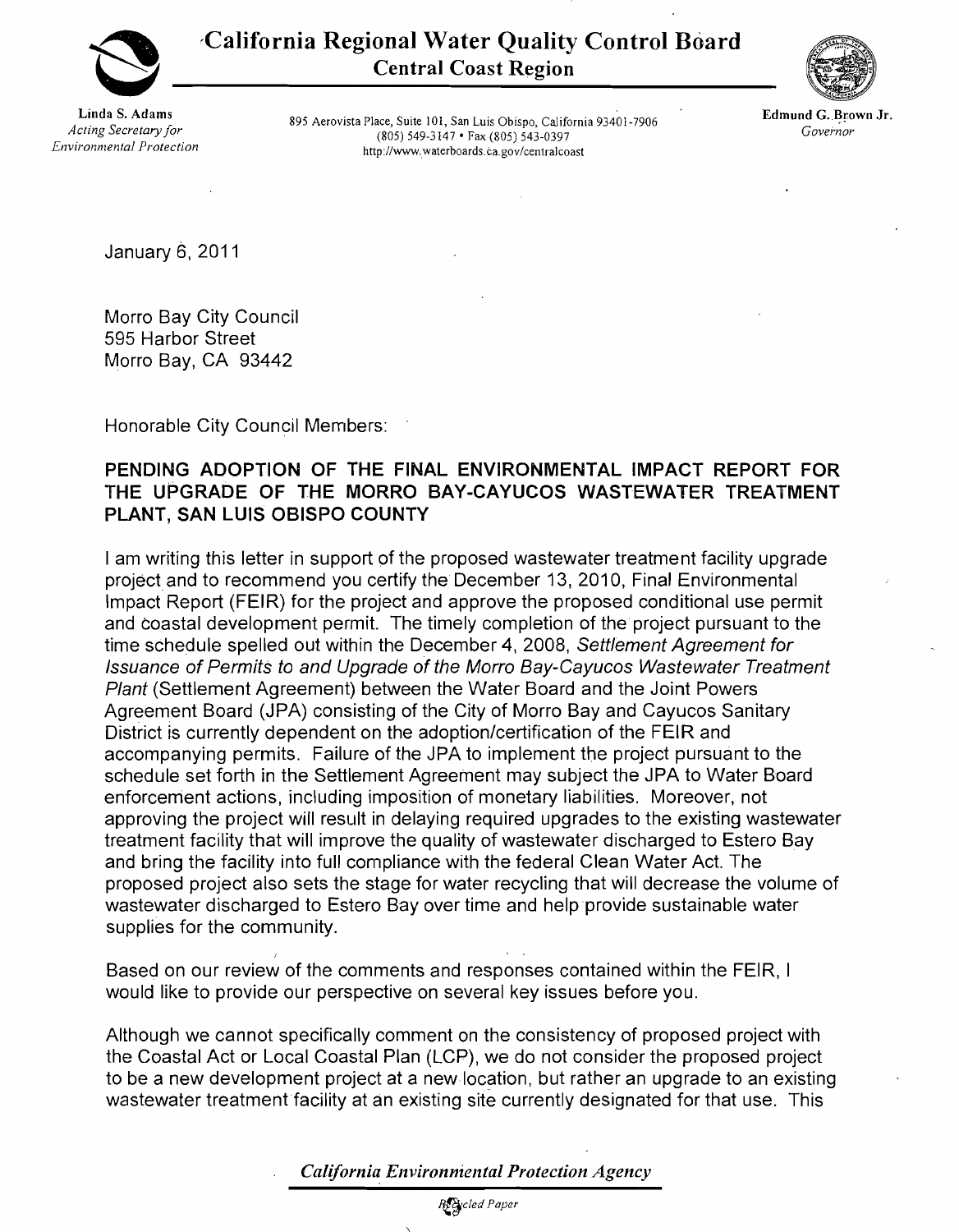is consistent with our facility permitting activities and oversight of numerous facility upgrade projects. This appears to be the first case within our Region in which various permitting authorities are claiming a wastewater treatment facility upgrade project is a new development project. Using this argument to leverage an alternative project location could result in the project either being stillborn or the increased expenditure of public monies to evaluate, design, permit. build, and operate a new facility at a different location that will likely result in additional and potentially significant and ongoing impacts to public resources above those which have been identified for the proposed project at the existing facility location. The proposed upgrade project is designed to mitigate or completely eliminate various impacts associated with the existing facility and should therefore be considered the environmentally preferred alternative.

Questions and concerns have arisen regarding the proposed facility upgrade design flows (i.e., treatment capacity), which are less than the existing facility design capacity and projected buildout wastewater flows specified within the Estero Area Plan and LCP. Although we agree that the response to comments contained within the FEIR sufficiently addresses this issue (see response to COASTAL-15 on page 10-25), we would like to provide some additional context. General planning documents' are u'seful in estimating buildout wastewater flow conditions, but should not'be relied on as the sole basis for determining appropriate design capacity. This is particularly true when more detailed analyses are available such as those which are contained within the Morro Bay Cayucos Sanitary District Wastewater Treatment Plant Facility Master Plan  $(FMP)$ . The proposed design flows specified within the FEIR as supported by the FMP provide sufficient excess capacity above existing wastewater flows as documented within discharger monitoring reports submitted to our agency. As noted in the FEIR, it is also customary to size wastewater treatment facilities based on the projected buildout flows at the time the facility is expected to reach its useful life and not total projected buildout flows. Furthermore, it should be noted that oversizing wastewater treatment facilities is not only cost prohibitive from both a construction and operational/maintenance standpoint, but can also result in operational problems leading to inconsistent or diminished effluent quality.

In May 2007 the Morro Bay City Council and Cayucos Sanitary District Board of Directors both unanimously approved, independently of each other, an upgrade of the facility to achieve tertiary treatment standards. However, the Settlement Agreement only requires the JPA to upgrade the facility to full secondary treatment in compliance with the Clean Water Act. Consequently, the proposed project goes above and beyond the Settlement Agreement by proposing an upgrade capable of treating 100 percent of the effluent to Clean Water Act secondary treatment standards plus tertiary filtration to initially achieve Title 22 Water Recycling Criteria for "disinfected secondary-23 recycled water" for up to 1.5 million gallons per day (mgd). The proposed tertiary filtration provides additional treatment beyond secondary standards that will result in an initial limited diversion of wastewater for reuse/reclamation via end uses that are immediately

*California Environmental Protection Agency*

o *Recycled Paper*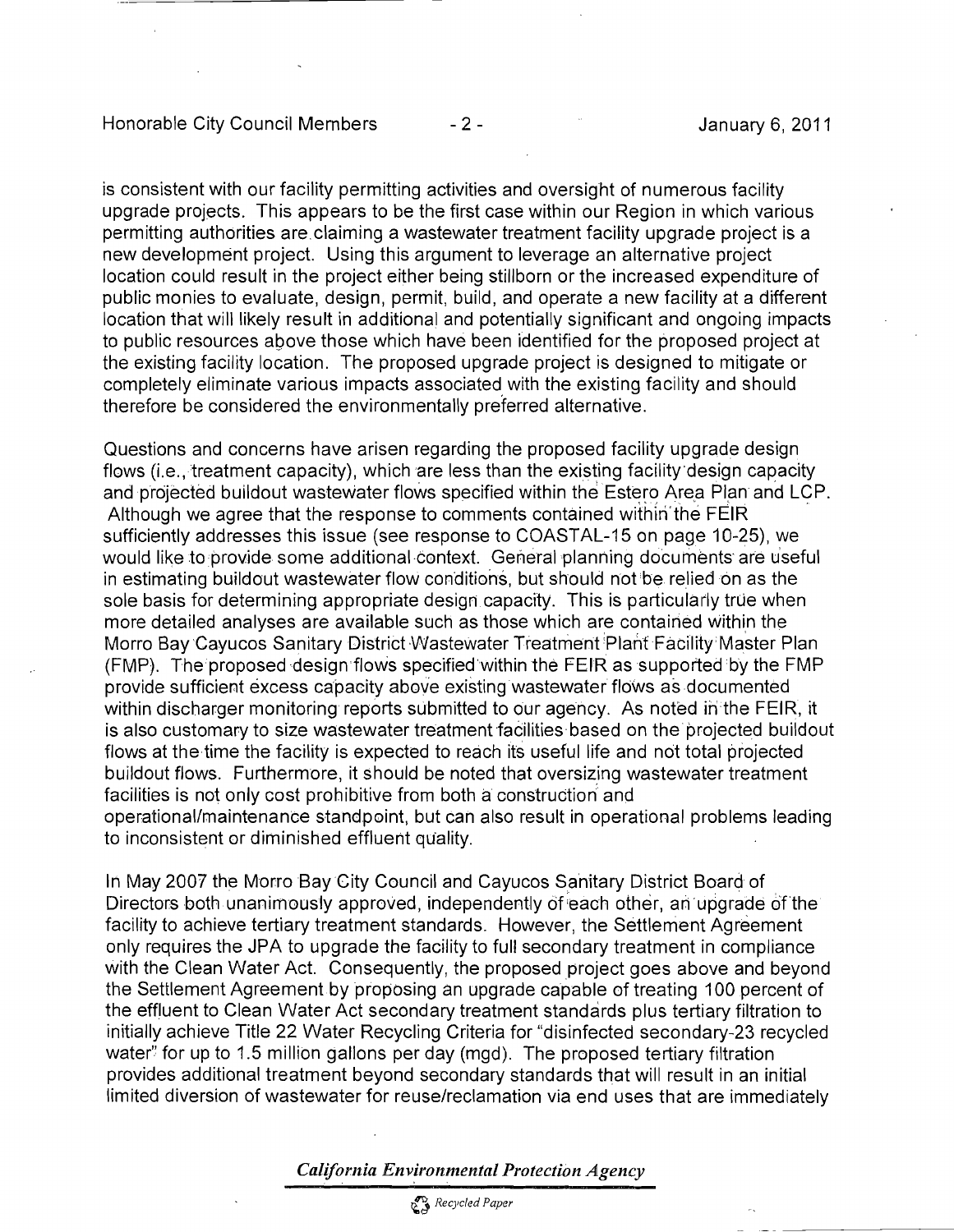Honorable City Council Members 4. 3 - 1999 - 3 - 1999 January 6, 2011

available based on existing demand, allow for increased reuse of up to 1.5 mgd of recycled water, and allow for the future expansion/upgrade of tertiary treatment facilities as new end uses are identified and implemented. The proposed project is forward thinking with regard to water recycling given significant end uses for recycled water have yet to be identified and deVeloped within the area and it clearly sets the stage for the development and implementation of a recycled water master plan. The proposed project is therefore in alignment with the statewide water recycling and conservation goals set forth within the State Water Resources Control Board Recycled Water Policy (Resolution No. 2009-0011) and California's 20x2020 Water Conservation Plan. Given the tertiary filtration portion of the project is not required pursuant the Settlement Agreement or any other existing statutes, we are concerned that a protracted stalemate over the approval of the FEIR or required permits based on potentially unreasonable or unrealistic conditions could result in a JPA decision to scrap the proposed project and .implement only the minimum upgrades required to comply with the Settlement Agreement and the Clean Water Act. This would be a significant loss to the local community in improving water supply sustainability.

In conclusion, I urge you to approve the FEIR and adopt the permits in an effort to move this project forward given it will provide significant benefits not only to the communities of Morro Bay and Cayucos, but also to the surrounding communities and the environment. Failure to do so may result in a less desirable project and/or potential Water Board enforcement action pursuant to the Settlement Agreement.

If you have any questions regarding this matter, please contact **Matthew Keeling at (805) 549-3685** or at mkeeling@waterboards.ca.gov, Harvey Packard at (805) 542- 4639.

Sincerely,

Roger W. Briggs Executive Officer

S:\NPOES\NPOES Facilities\San Luis Obispo Co\Morro Bay-Cayucos WWTP\FEIR Comment 010510.doc Facility 10 241479

*California Environmental Protection Agency*